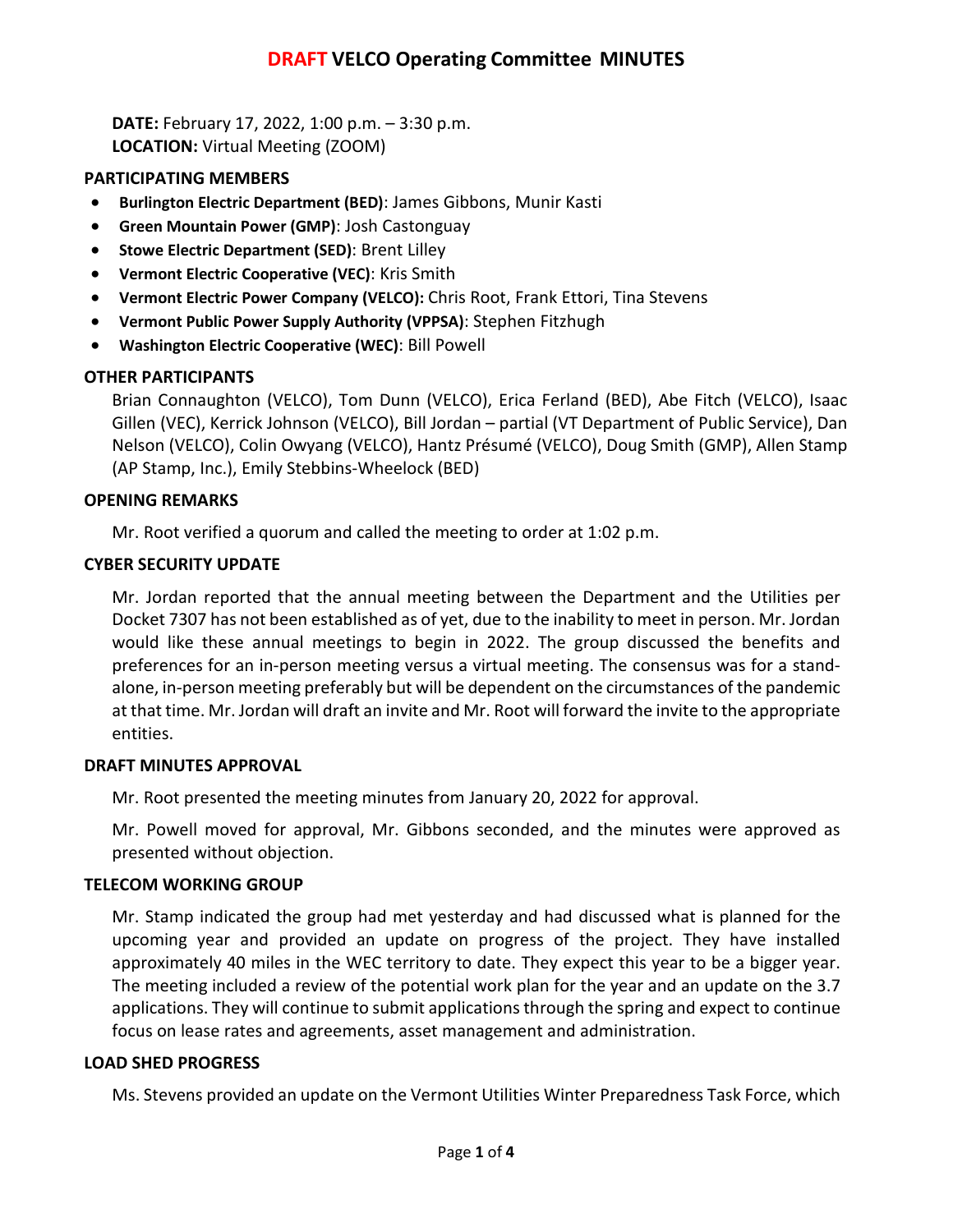# **DRAFT VELCO Operating Committee MINUTES**

is meeting bi-weekly. The purpose of the task force is to:

- Maintain awareness of the ISO-NE 21 day Energy Assessment Forecast and Report
- Coordinate plans to accomplish a multi-day load shed event to include load served by utilities without a staffed control center
- Coordinate load shed plans with identified critical loads

Ms. Stevens noted VELCO is distributing ISO-NE's 21-day forecast on a weekly basis. The latest forecast is not predicting an Energy Emergency. Additionally, the fuel inventories appear adequate given the forecast and the fact that winter is almost over.

Good discussions are occurring between the distribution utilities and their customers. There is continued focus and planning surrounding feeder rotation plans. VELCO has left the definition and identification of "critical loads" up to the distribution utilities.

Lastly, Ms. Stevens noted that one of the questions being discussed at the task force is how system load is calculated at the time of an event. There are two options for determining system load: load served vs billable load. Discussion ensued over the pros and cons for each option, noting that agreement and communication with the municipalities is necessary.

# **ISO UPDATE**

Mr. Ettori provided an update:

- Winter performance: Oil inventories are low, but 21-day forecast looks good. Likely no issues this winter. Next winter is still a concern with the same potential issues. ISO-NE is currently working on two long-term objectives.
- Energy prices: Prices have been high this winter. In January, second highest energy settlements. Mr. Gibbons noted these have been sustained high average prices, not spikes.
- Minimum Offer Price Rule (MOPR): There have been some attempts to eliminate MOPR. FERC Chairman has indicated MOPR needs to be eliminated. The Participants Committee approved the MOPR filing.
- FERC Order 2222: Enables distributed energy resources to participate in wholesale electricity markets as aggregations. This was approved recently at the Participants Committee meeting and filed at FERC.
- FERC ORDER 881: Requires ambient adjusted ratings for transmission lines. Requires minimum of 4 season ratings, rating methodology posted to the RTO website, and ratings adjusted hourly if necessary. On today's call, there were questions surrounding the definition of transmission and whether or not it applies to 34 and 46 kV. The lawyers are expected to review the question. Compliance time is not an issue, but implementation is big – 2 years to implement. Mr. Ettori noted dynamic line ratings are not part of this order.
- K42 Line: Mr. Presume presented this project at the Planning Advisory Committee (PAC) recently and did an excellent job. There was a lot of support by stakeholders. ISO-NE has issued a letter to VELCO in support of the project. While this is not the final answer, it is a great start. Mr. Presume noted he is in the process of preparing for the 248 filing and will be working to help the Public Service Department understand the need for the project.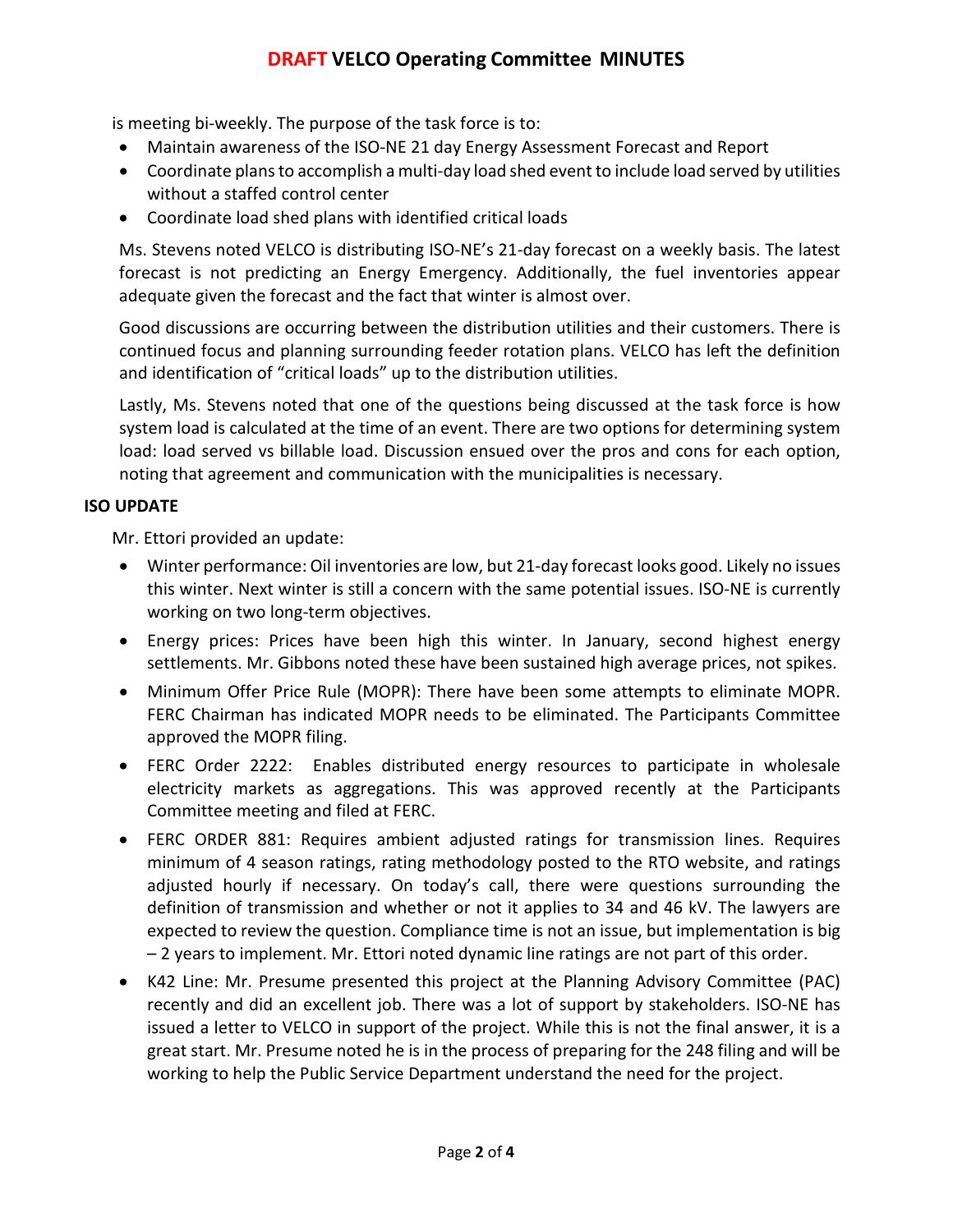## **2021 KPIS**

Mr. Fitch provided an update on the 2021 KPIs. Of the 12 KPIs for 2021, 6 were measured at Distinguished and 6 were measured at Target. The final approved corporate rating was 1.27, which matched last year's performance. Mr. Fitch next provided a review of the proposed KPIs for 2022, which include Safety, Reliability, Compliance, Financial, and Innovation & DEI. See presentation for details.

## **PACIFIC NORTHWEST NATIONAL LABS (PNNL) PROJECT UPDATE**

Mr. Connaughton indicated there is not much to provide as an update this month since a contract has not yet been signed with PNNL. He will provide another update at an upcoming meeting.

## **VELCO BOARD OF DIRECTORS UPDATE**

Mr. Dunn indicated Mr. Owyang was welcomed back as Senior Vice President by unanimous approval. Updates to the board included: year-end financials, an ISO update, working and environmental solution government area, along with a year-end review. Mr. Dunn noted the board accepted the 2021 KPI results and the proposed 2022 KPIs.

## **OPERATIONAL REPORT**

Mr. Root provided a highlight of 2021 operations and construction. The highlight included a review of safety performance and initiatives, system performance, along with reviews for various departments and the capital project program. See presentation for details.

#### **COVID-19 UPDATE**

Mr. Root noted VELCO is back to the pre-Christmas plan. It is currently optional for employees to be back in the office and masks are expected to be worn while in the office. The expectation is that more employees will be coming back to the office in the next month or so.

Mr. Powell indicated nothing has changed at WEC at this time and they are seeing the occasional positive test.

Mr. Castonguay noted there has been no change at GMP. Some employees are coming into the office. As the numbers drop, expect more to come in to the office.

Mr. Smith noted VEC's status is the same as indicated at the last meeting. Expect some upcoming changes possibly in March.

Mr. Gibbons noted there are no changes at BED. Some employees are coming in to the office. Currently waiting to see what happens in next month or two.

Mr. Fitzhugh indicated Norwich is relaxing restrictions and easing up on masking. They have kept the mandate for instructional spaces though. They are only seeing the occasional case with mild symptoms. There is currently no Village ordinance.

## **OTHER BUSINESS**

## **Open discussion**

• None